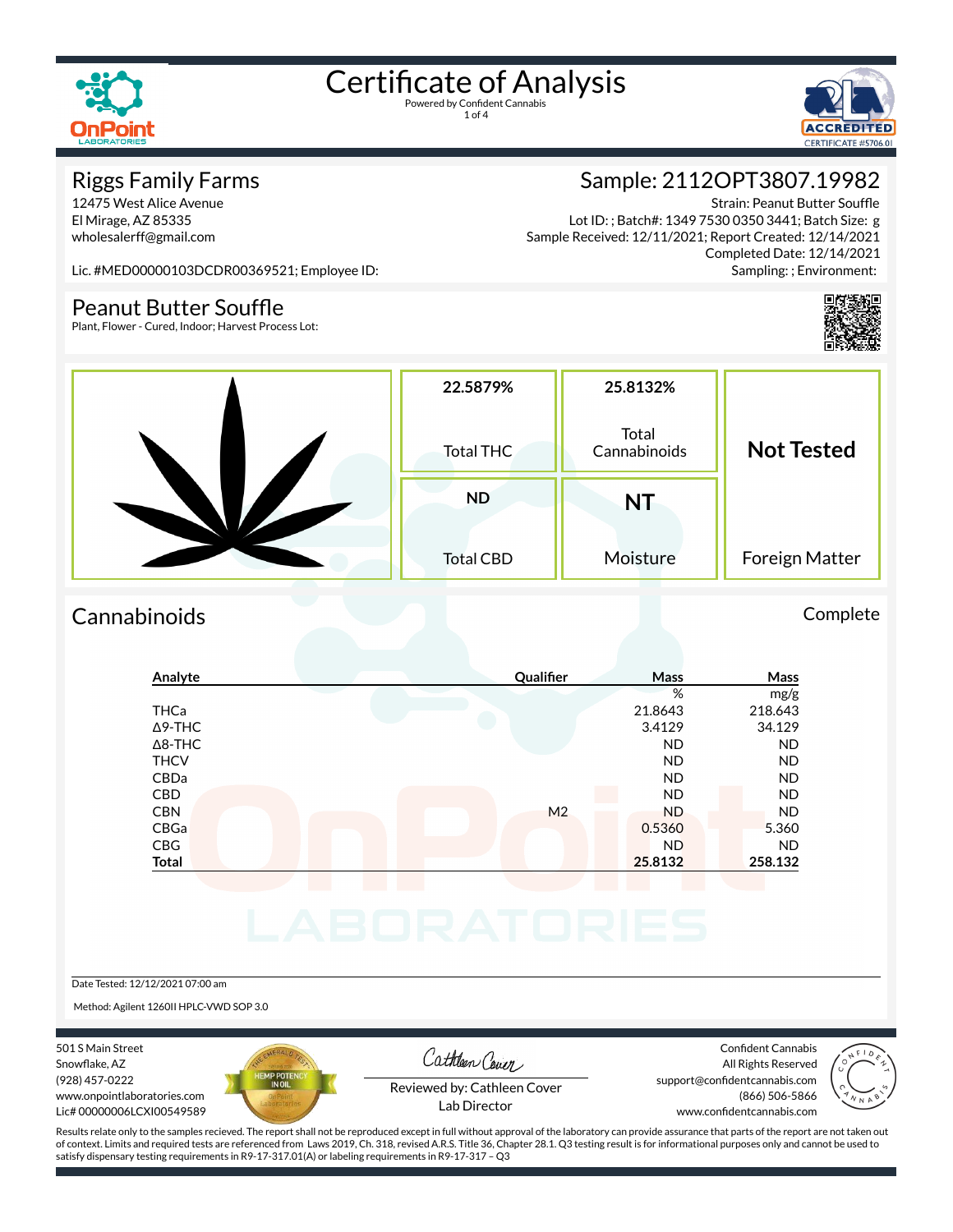

2 of 4



#### Riggs Family Farms

12475 West Alice Avenue El Mirage, AZ 85335 wholesalerff@gmail.com

### Sample: 2112OPT3807.19982

Strain: Peanut Butter Souffle Lot ID: ; Batch#: 1349 7530 0350 3441; Batch Size: g Sample Received: 12/11/2021; Report Created: 12/14/2021 Completed Date: 12/14/2021 Sampling: ; Environment:

Lic. #MED00000103DCDR00369521; Employee ID:

#### Peanut Butter Souffle

Plant, Flower - Cured, Indoor; Harvest Process Lot:

#### Microbials Pass



| Analyte                                                                                                                                                                                            | Qualifier                   | Limit                          | <b>Units</b>                                    | <b>Status</b> |
|----------------------------------------------------------------------------------------------------------------------------------------------------------------------------------------------------|-----------------------------|--------------------------------|-------------------------------------------------|---------------|
|                                                                                                                                                                                                    |                             | CFU/g                          | CFU/g                                           |               |
| Aspergillus<br>E. Coli                                                                                                                                                                             |                             | Not Detected in 1g<br>100.0000 | <b>ND</b><br><b>ND</b>                          | Pass<br>Pass  |
| Salmonella                                                                                                                                                                                         |                             | Not Detected in 1g             | <b>ND</b>                                       | Pass          |
|                                                                                                                                                                                                    |                             |                                |                                                 |               |
|                                                                                                                                                                                                    |                             |                                |                                                 |               |
|                                                                                                                                                                                                    |                             |                                |                                                 |               |
|                                                                                                                                                                                                    |                             |                                |                                                 |               |
|                                                                                                                                                                                                    |                             |                                |                                                 |               |
|                                                                                                                                                                                                    |                             |                                |                                                 |               |
|                                                                                                                                                                                                    |                             |                                |                                                 |               |
|                                                                                                                                                                                                    |                             |                                |                                                 |               |
|                                                                                                                                                                                                    |                             |                                |                                                 |               |
|                                                                                                                                                                                                    |                             |                                |                                                 |               |
|                                                                                                                                                                                                    |                             |                                |                                                 |               |
|                                                                                                                                                                                                    |                             |                                |                                                 |               |
|                                                                                                                                                                                                    |                             |                                |                                                 |               |
|                                                                                                                                                                                                    |                             |                                |                                                 |               |
|                                                                                                                                                                                                    |                             |                                |                                                 |               |
|                                                                                                                                                                                                    |                             |                                |                                                 |               |
|                                                                                                                                                                                                    |                             |                                |                                                 |               |
|                                                                                                                                                                                                    |                             |                                |                                                 |               |
|                                                                                                                                                                                                    |                             |                                |                                                 |               |
|                                                                                                                                                                                                    | LABORATORIES                |                                |                                                 |               |
|                                                                                                                                                                                                    |                             |                                |                                                 |               |
|                                                                                                                                                                                                    |                             |                                |                                                 |               |
| Date Tested: 12/11/2021 12:00 am<br>Method: BioRad qPCR                                                                                                                                            |                             |                                |                                                 |               |
|                                                                                                                                                                                                    |                             |                                |                                                 |               |
| 501 S Main Street                                                                                                                                                                                  |                             |                                | <b>Confident Cannabis</b>                       |               |
| Snowflake, AZ                                                                                                                                                                                      | Cathleen Cover              |                                | All Rights Reserved                             |               |
| MICROBIAL 2<br>SALMONELLA<br>(928) 457-0222<br>www.onpointlaboratories.com                                                                                                                         | Reviewed by: Cathleen Cover |                                | support@confidentcannabis.com<br>(866) 506-5866 |               |
| Lic# 00000006LCXI00549589                                                                                                                                                                          | Lab Director                |                                | www.confidentcannabis.com                       |               |
| Results relate only to the samples recieved. The report shall not be reproduced except in full without approval of the laboratory can provide assurance that parts of the report are not taken out |                             |                                |                                                 |               |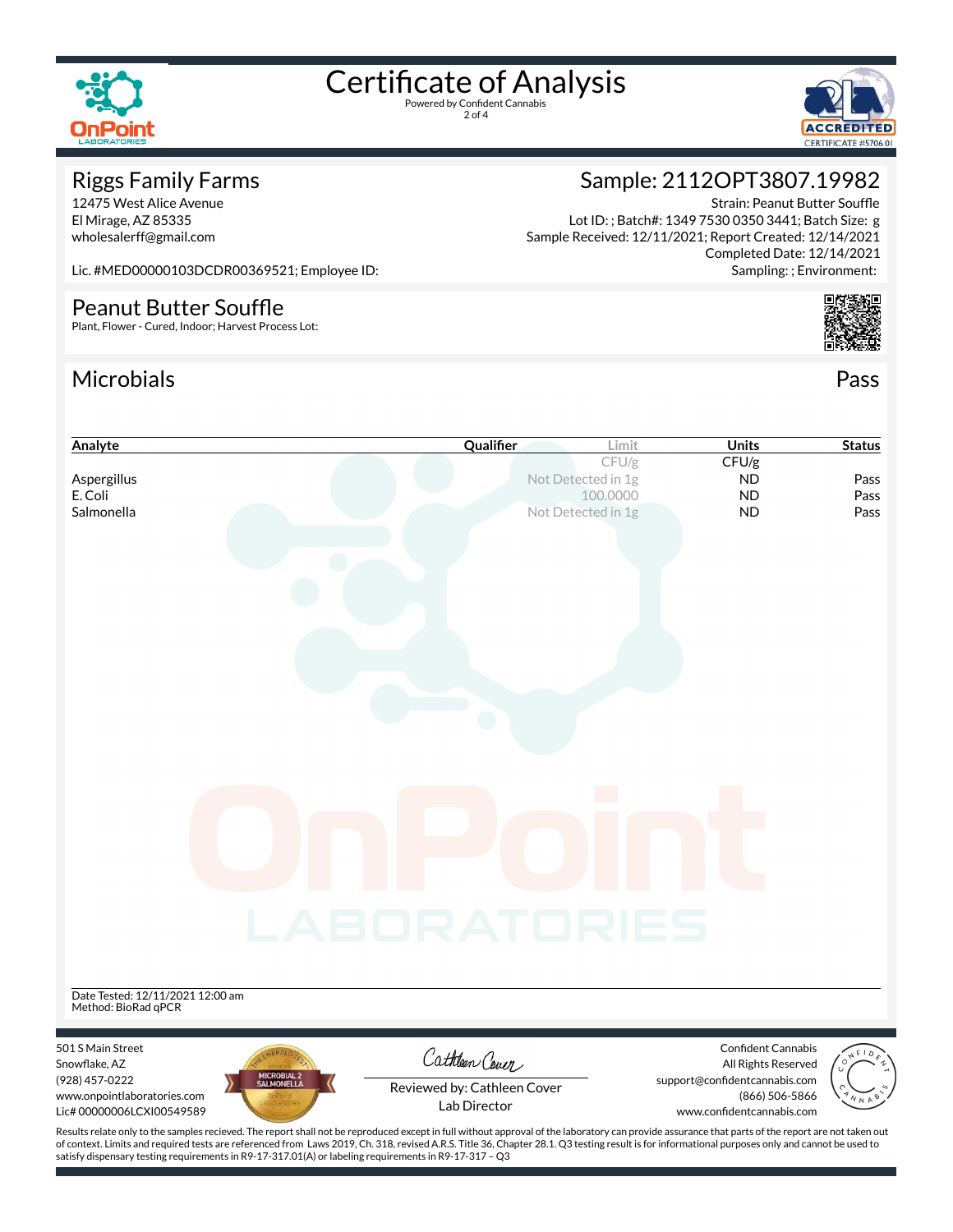

3 of 4



#### Riggs Family Farms

12475 West Alice Avenue El Mirage, AZ 85335 wholesalerff@gmail.com

### Sample: 2112OPT3807.19982

Strain: Peanut Butter Souffle Lot ID: ; Batch#: 1349 7530 0350 3441; Batch Size: g Sample Received: 12/11/2021; Report Created: 12/14/2021 Completed Date: 12/14/2021 Sampling: ; Environment:

Lic. #MED00000103DCDR00369521; Employee ID:

#### Peanut Butter Souffle

Plant, Flower - Cured, Indoor; Harvest Process Lot:

#### Heavy Metals **Pass**